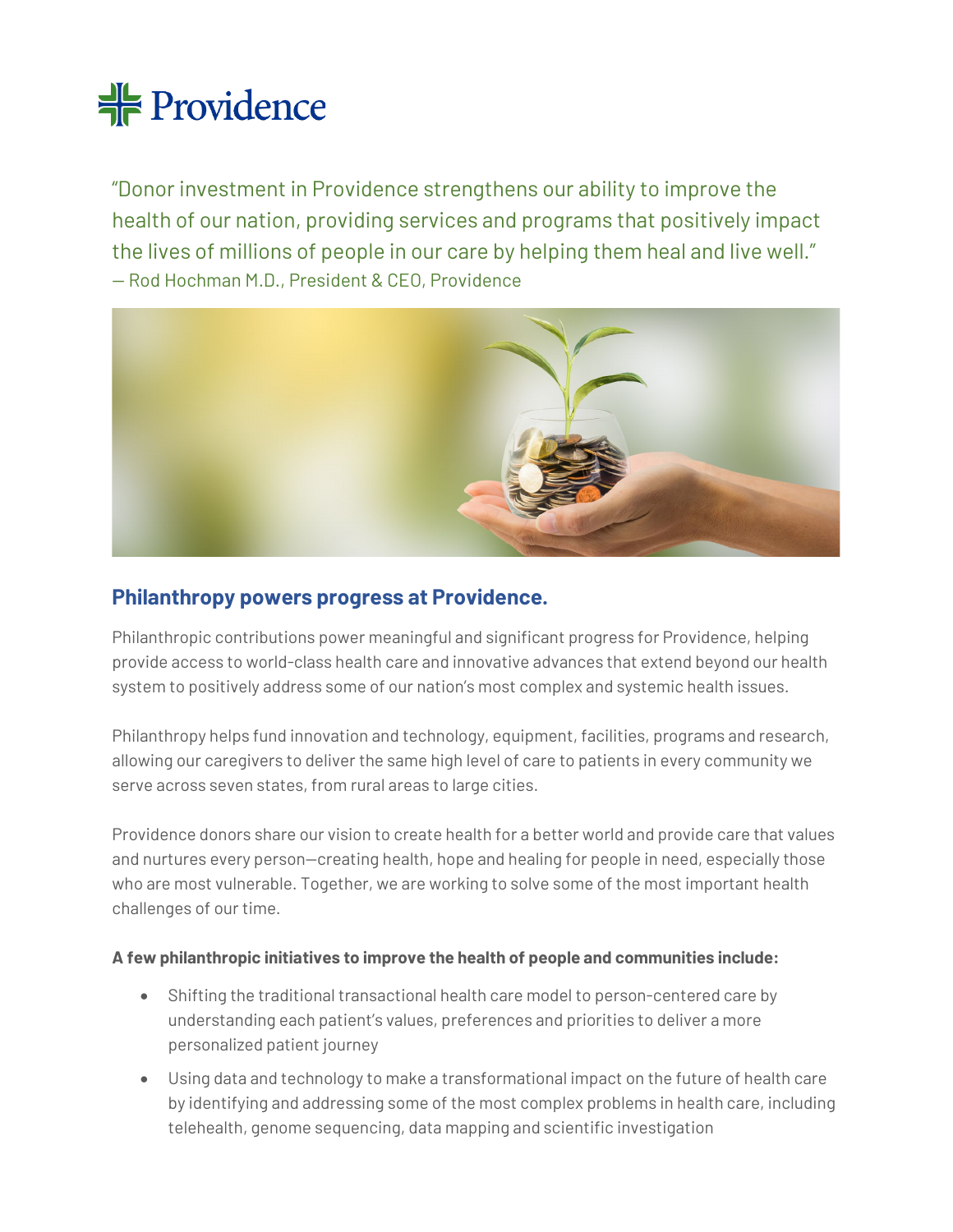- Leveraging clinical expertise and research to ensure our clinical institutes in all regions have access to world-class centers of excellence to make quality health services accessible in every community we serve
- Working to help remove causes of oppression by treating the social determinants of health—including housing, mental health, substance misuse and emotional and physical abuse—as integral to creating the highest level of health for all people
- Promoting greater equity by reducing disparities in health care to ensure people of all backgrounds, cultures and identities have access to and receive the best, most comprehensive care possible
- Improving our operating practices to become carbon negative by 2030 by mitigating the environmental impacts of our operations in the communities we serve
- Ensuring our caregivers (employees) are supported and provided with the best possible training and work environment, and addressing the critical need for more nurses and other primary caregivers

## **Providence 2021 philanthropy at-a-glance:**



## 40+ FOUNDATIONS **|** 53K+ DONORS **|** 46 DONATIONS OF \$1M+

Providence's family of 40+ foundations across Alaska, California, Montana, New Mexico, Oregon, [Texas and Washington](https://foundation.providence.org/) inspired more than 53,000 donors in 2021 and raised more than \$331 million in critical funding, helping advance care in the communities we serve. Donations ranged from \$1 to \$50M. More than \$1 billion has been raised in the past three years—with nearly 80% of all cancer research funded by philanthropy.

Our local and regional foundations are complemented by [Providence National Foundation](https://foundation.providence.org/national) and the [Institute for Systems Biology,](https://isbscience.org/) both of which go beyond state borders. This approach to philanthropy ensures we are responsive to local needs while also addressing some of our nation's most complex and systemic health issues at scale.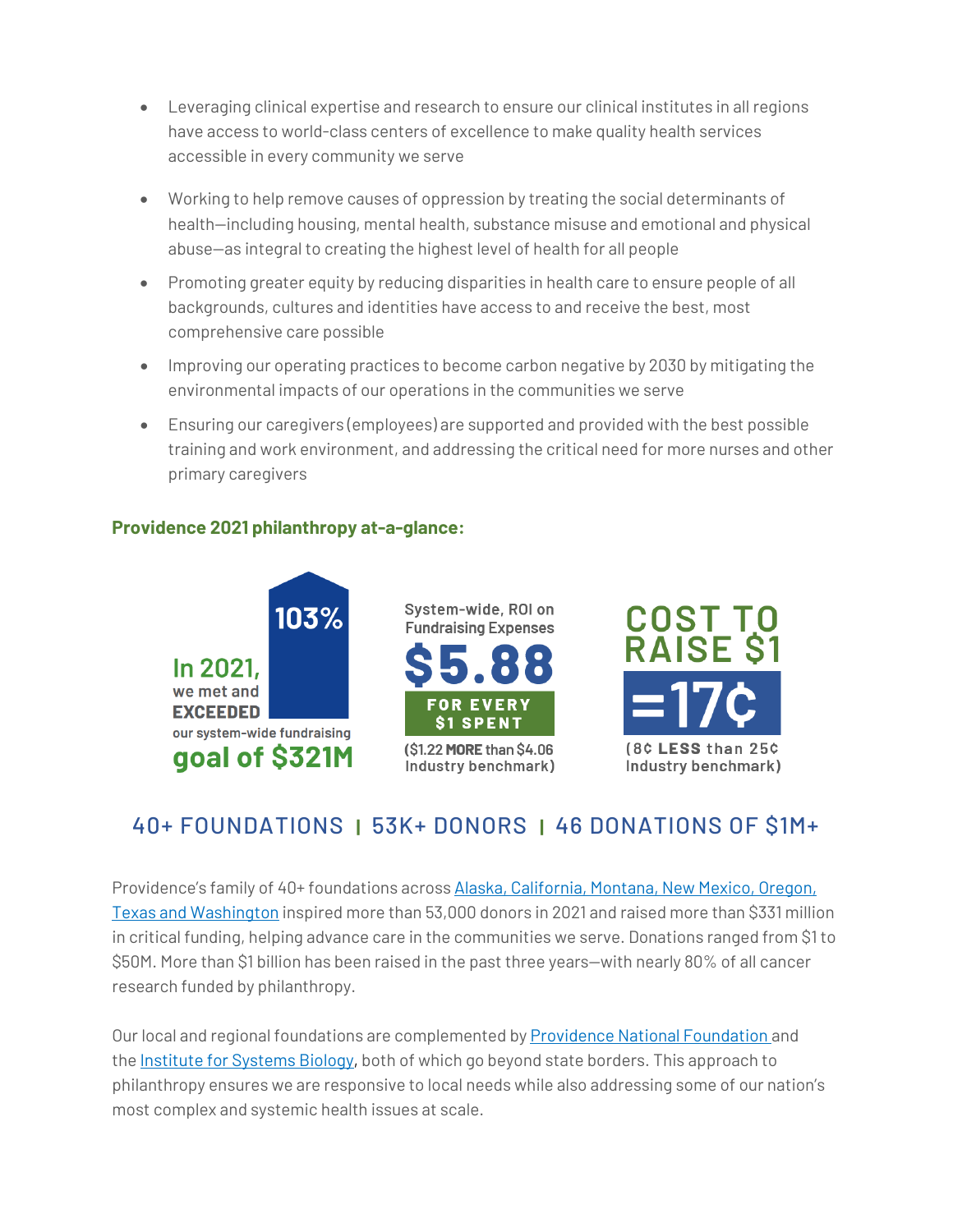## **2021 marked a record year for Providence philanthropy, totaling more than \$331 million.**



### **A few examples of recent philanthropy-supported advances:**

ALASKA: Providence Alaska House for Ailing Elders who are Experiencing Homelessness CALIFORNIA[: A Contemplative, Healing Space Created for Families and Caregivers](https://foundation.providence.org/ca/trinitycare/about-us/our-stories/blessing-of-the-healing-garden) CALIFORNIA: New Patient Tower with [Expanded Emergency Services](https://tarzanafoundation.org/donation-announcement/) Planned MONTANA[: Advanced Diagnostic](https://foundation.providence.org/montana/about-us/our-stories/generous-gift-will-provide-new-spect-ct-imaging-for-international-heart-institute) Technology for Cardiac Patients OREGON[: Advancing Cancer Treatment with Genomic-Science Breakthroughs](https://foundation.providence.org/national/about-us/our-stories/advancing-cancer-treatment-with-genomic-science-breakthroughs-and-rapid-testing-innovations) OREGON[: New Heart Transplant Program](https://providencefoundations.org/providence-heart-institute-receives-75-million-gift-from-phil-and-penny-knight/) receive[s CMS-certification](https://providencefoundations.org/providence-heart-transplant-program-receives-cms-certification/) NEW MEXICO[: New Hospital Breaks Ground Offering](https://foundation.providence.org/texas/covenant/about-us/our-stories/new-hospital-brings-outstanding-health-care-closer-to-home) Convenient Care for the Community TEXAS[: One-of-a-kind Pediatric Ambulance](https://foundation.providence.org/texas/covenant/about-us/our-stories/covenant-children-s-hospital-unveils-a-special-ambulance-just-for-kids) for Covenant Children's Hospital WASHINGTON[: Washington's First Behavioral Health Urgent Care \(BHUC\) Opens](https://foundation.providence.org/wa/everett/about-us/our-stories/a-world-changer-wraps-up-its-first-year)



2021 Highlights: Philanthropy Reaches New Heights



Read our [2021 Highlights: Philanthropy Reaches](https://foundation.providence.org/2021-highlights)  [New Heights](https://foundation.providence.org/2021-highlights) report to learn about some of the ways generous donors are making new progress possible.